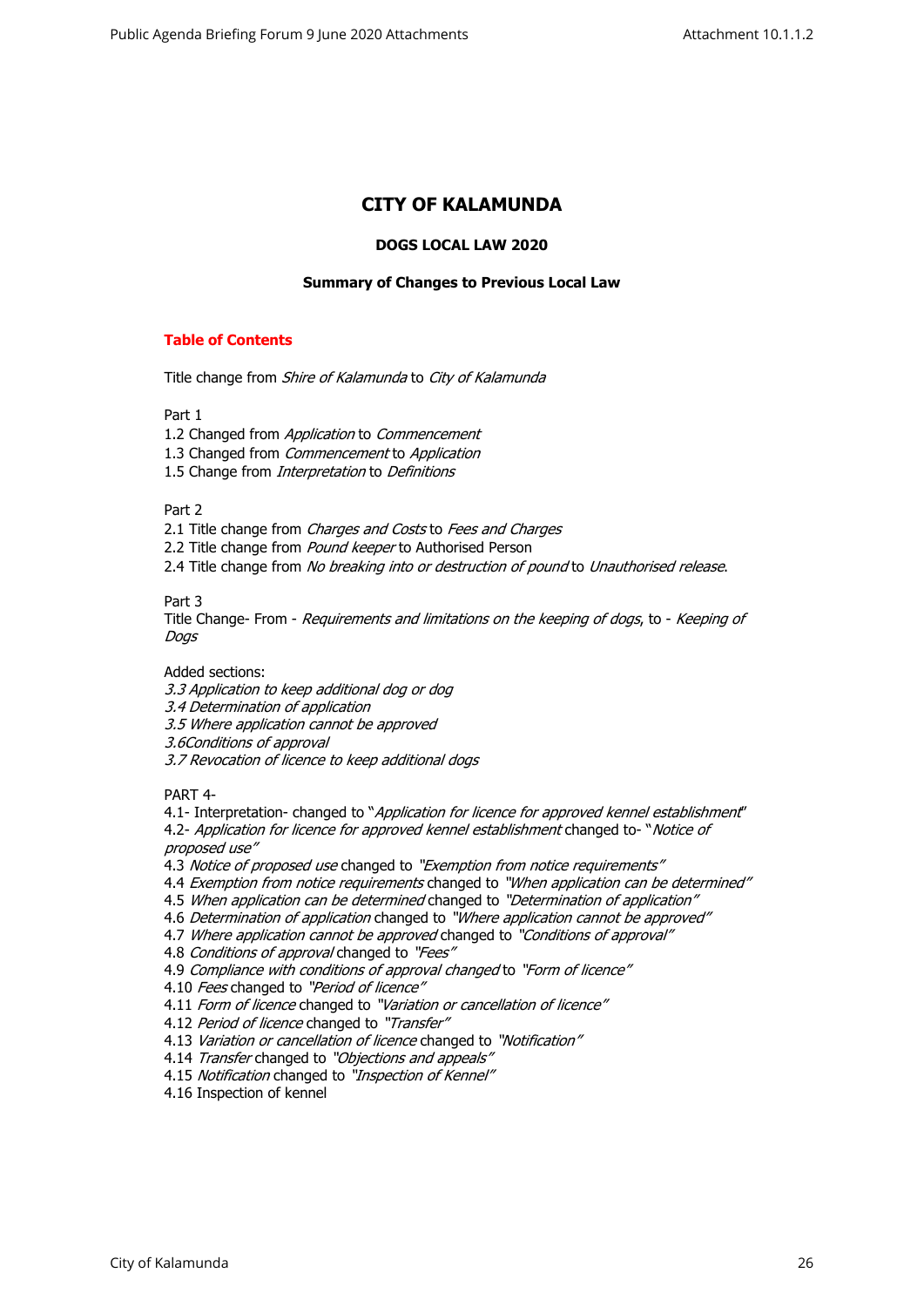Part 6- 6.1 changed to "Fees and Charges" 6.2 Changed to "Offence to excrete"

#### Part 7-

7.1 Interpretation Changed to "Offences"

7.2 Modified penalties – Changed to "General Penalty"

7.3 Issue of infringement notice- Changed to "Modified penalty"

7.4 Failure to pay modified penalty- changed to "Issue of infringement notice"

7.5 Payment of modified penalty- Changed to "Failure to pay modified penalty"

- 7.6 Withdrawal of infringement notice- changed to "Payment of modified penalty"
- 7.7 Service- changed to "Withdrawal of infringement notice"

Added- 7.8 "Service of notices"

#### **Body of Local Law**

Part 1- Preliminary

- 1.1 Citation- title change from *Shire of Kalamunda Dogs Local Law 2010* to "*City of Kalamunda Dogs Local Law 2020*"
- 1.2 *Application* changed to Commencement-

Changed from *"This local law applies throughout the district of the Shire of Kalamunda"* to *"This local law comes into operation 14 days its publication in the Government Gazette".* 

1.3 *Commencement* changed to *"Application"*

Changed from *This local law will come into operation on the fourteenth day after the day on which it is published in the Government Gazette.*

# 1.5 Definitions-

Added meaning *"adjoining includes land or premises which have a portion of a common boundary with a lot or is separated from that lot by a public reserve, road, right-of-way, pedestrian access way, access leg of a battle-axe lot or the equivalent not more than 6 metres in width;*

Changed meaning of *Dangerous dog* to include section. *"dangerous dog has the meaning given to it by section 3(1) of the Act"- removed restricted breed meaning.* 

Added the following meanings:

*district* means the district of the City of Kalamunda; *dog management facility* has the meaning given to it in section 3(1) of the Act; *infringement notice* means the notice referred to in clause 7.4; *kennel establishment* means any premises where more than the number of dogs under clause 3.2(2) over the age of three months are kept, boarded, trained or bred temporarily,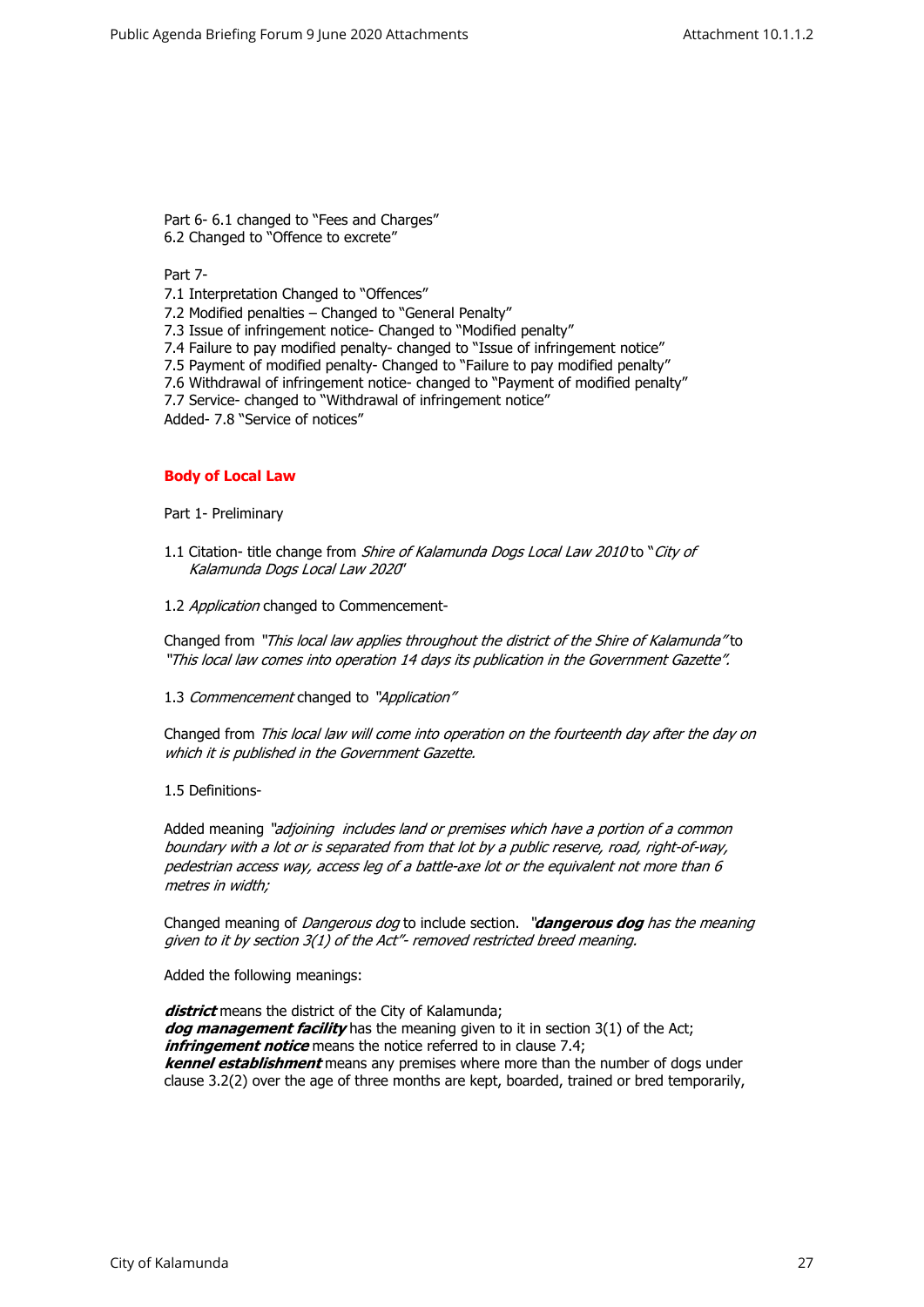usually for profit and where the occupier of the premises is not the ordinary keeper of the dogs;

*licence* means a licence to keep an approved kennel establishment on premises granted under clause 4.7;

*licensee* means the holder of a licence granted under clause 4.7;

*Local Government* Changed from 'Shire' to 'City of Kalamunda'

*Local planning scheme* definition removed the "or a town planning scheme which was made under the Town Planning and Development Act 1928"

Added to definitions-

*notice of withdrawal* means the notice referred to in clause 7.7(1);

*owner*, in relation to a dog, has the same meaning as in section 3(1) and (2) of the Act; *person liable for the control of the dog* has the same meaning as in section 3(1) of the Act;

*premises* in addition to the meaning given to it in section 3 of the Act, means the premises described in the application for a licence made under clause 4.1;

*public place* has the meaning given to it by section 3(1) of the Act;

**Amended***- Regulations* means the *Dog Regulations 2013*; instead of *Dog regulations 1976*

# **Added-**

*Schedule* means a schedule to this local law;

**set fee** means a fee or charge made by the local government in accordance with clause 2.1 or clause 4.8;

*transferee* means a person who applies for the transfer of a licence to her or him under clause 4.12.

Removed meaning of *Pound Keeper*-

#### Part 2-IMPOUNDING OF DOGS

2.1 *Charges and costs*- title change to "*Fees and charges"*

#### 2.2 *Attendance of pound keeper at pound*- title change *to "Attendance of Authorised person at Dog Management Facility"*

Now stating- "*An authorised person is to be in attendance at the dog management facility for the release of dogs at the times and on the days of the week as determined by the CEO*"

2.3 *Release of Impounding Dog* numbering change to - *"release of impounding dog".*

**Deleted** - *2.4 No breaking into or destruction of Pound-*

*A person who – (a) unless he or she is the pound keeper or a person authorised to do so, releases or attempts to release a dog from a pound; or (b) destroys, breaks into, damages or in any way interferes with or renders not dog-proof – (i) any pound; or (ii) any vehicle or container used for the purpose of catching, holding or conveying a seized dog, commits an offence.* 

*Penalty: Where the dog is a dangerous or restricted breed dog, \$2,000; otherwise \$1,000.* 

**Replaced with -** *2.4 "Unauthorised Release- unauthorised release of dogs is dealt with by section 43 of the Act".* 

**PART 3 – title changed** from *REQUIREMENTS AND LIMITATIONS ON THE KEEPING OF DOGS*- to *"Keeping of Dogs"*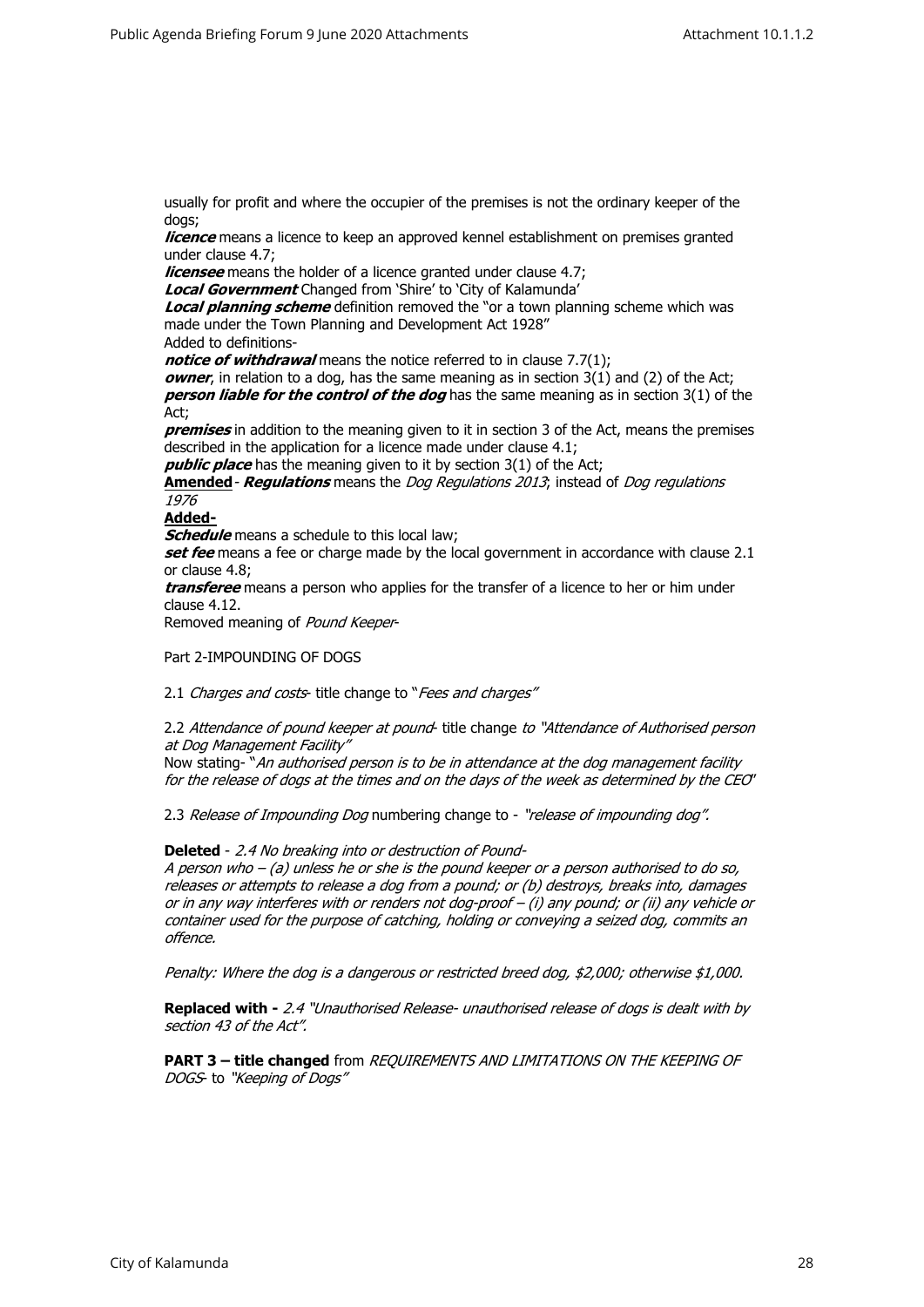# 3.1 Dogs to be confined-

# **Added**-

*Section 3.1 (1) (3)- Added "Notwithstanding subclause (1) and (2), the confinement of dangerous dogs is dealt with in the Act and the Regulations".*

# 3.2 Limitation on the number of dogs-

# **Added-**

3.2 (2) (a) "two dogs over the age of three months and the young of those dogs under that age if the premises are zoned other than as rural, rural residential or urban under a local planning scheme; or

(b) "four dogs over the age of three months and the young of those dogs under that age if the premises are zoned as rural, rural residential or urban under a local planning scheme".

# **Added the following additional clauses to provide clarity with respect to applications for the keeping of additional dogs**

# *3.3 Application to keep additional dog or dogs-*

- *(1) Subject to clause 3.5, the local government may consider an application to keep an additional dog or dogs where—*
	- *(a) the property is deemed suitable by an authorised person—*
		- *(i) having sufficient space capable of confining all dogs;*
		- *(ii) noise, odours, fleas, flies and other vectors of disease will be effectively controlled; and*
		- *(iii) the care and welfare of the dogs is considered adequate.*
	- *(b) the details of every dog proposed to be kept on the premises are provided including name, age, colour/description, breed, registration number and microchip details; and*
	- *(c) sufficient reason has been provided, including—*
		- *(i) to replace an elderly or sick dog not expected to live;*
		- *(ii) a family emergency resulting in the dog being inherited;*
		- *(iii) merging of two households;*
		- *(iv) where the applicants have had approval to keep an additional dog or dogs in another local authority; or*
		- *(v) on premises zoned as rural or rural residential under a local planning scheme, the dog or dogs are required for stock management or to be on the premises temporarily for the purposes of training for stock management.*
- *(2) An application to keep two additional dogs on premises that are zoned other than as rural or rural residential under a local planning scheme shall—*
	- *(a) provide sufficient detail regarding the reason for keeping more than two dogs;*
	- *(b) provide written consent from owners and occupiers of any premises adjoining the premises; and*
	- *(c) in the case of a tenanted property, provide written consent from either the landowner or their appointed property manager.*
- *(3) An application to keep more than four dogs on premises zoned as rural or rural residential under a local planning scheme shall—*
	- *(a) provide sufficient detail regarding the reason for keeping more than four dogs; and*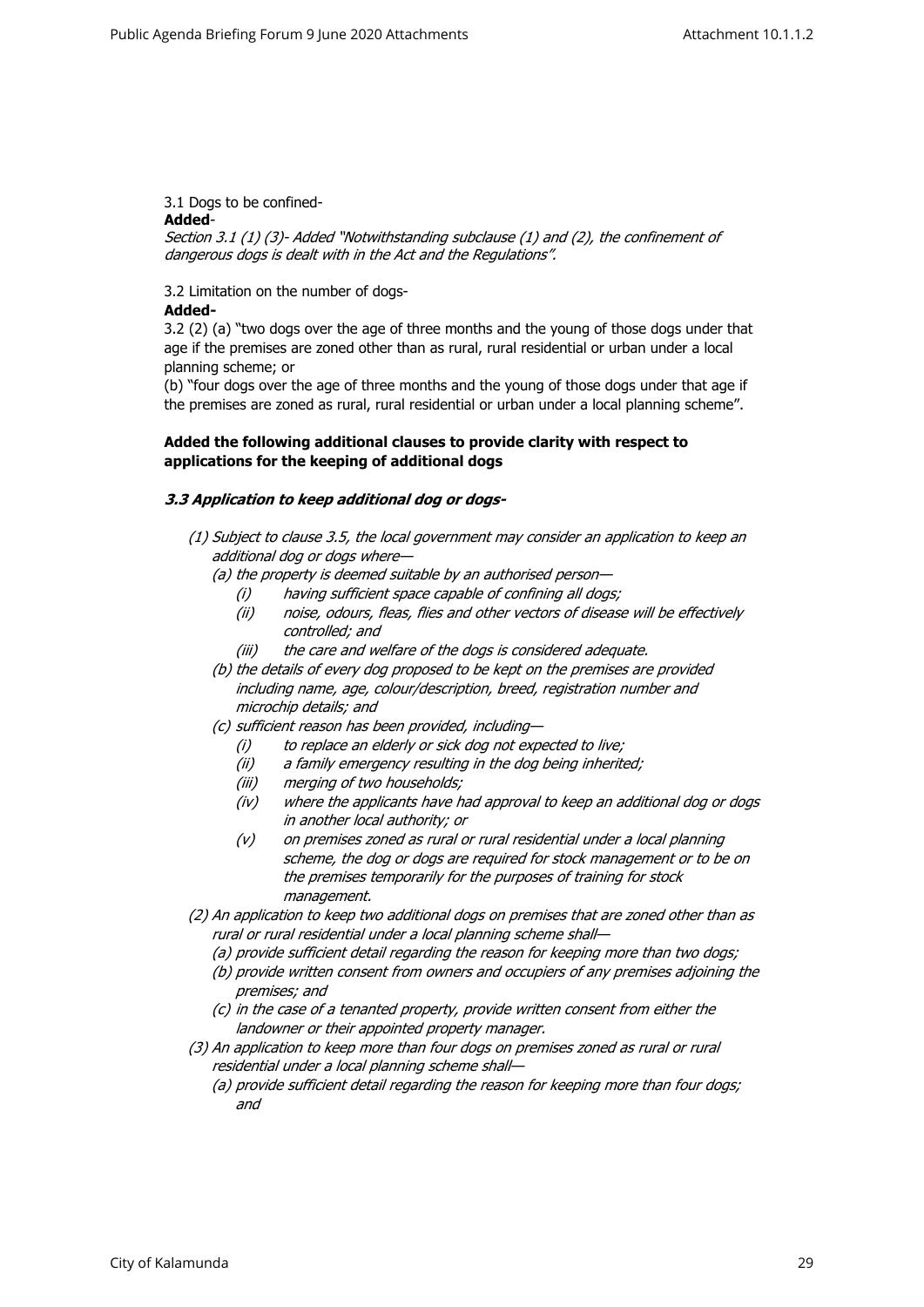*(b) in the case of a tenanted property, provide written consent from either the landowner or their appointed property manager.*

# *3.4 Determination of Application-*

- *"In determining an application for a licence, the local government is to have regard to— (a) the matters referred to in clause 3.5;*
- *(b) the effect which approval of the proposed may have on the environment or amenity of the neighbourhood; and*
- *(c) whether approval of the application will create a nuisance for the owners and occupiers of adjoining premises".*

#### *3.5 Where application cannot be approved-*

*The local government will not approve an application to keep an additional dog or dogs where—*

- *(a) more than four dogs are proposed to be kept on premises zoned other than as rural or rural residential under a local planning scheme;*
- *(b) more than six dogs are proposed to be kept on premises zoned as rural or rural residential under a local planning scheme; or*
- *(c) where any dog already kept on the premises is a dangerous dog.*

# *3.6 Conditions of approval*

- *(1) The local government may approve an application to keep an additional dog or dogs subject to any conditions as considered appropriate.*
- *(2) Approval of an application is not transferable to successive owners or occupiers of the premises.*

#### *3.7 Revocation of licence to keep additional dogs*

*Where a person does not comply with the conditions of approval to keep an additional dog or dogs under clause 3.6 the local government may revoke the approval to keep an additional dog or dogs.*

PART 4- APPROVED KENNLEL ESTABLISHEMENTS

**Removed - 4.1 – Interpretation** - all now included in clause 1.5

### **Renumbered remaining clauses and changed as follows:**

#### **4.1- Application for licence for approved kennel establishment:**

Deleted previous clause and replaced with:

#### **4.2 Notice of Proposed use**

**Changes to 4.2 (3)**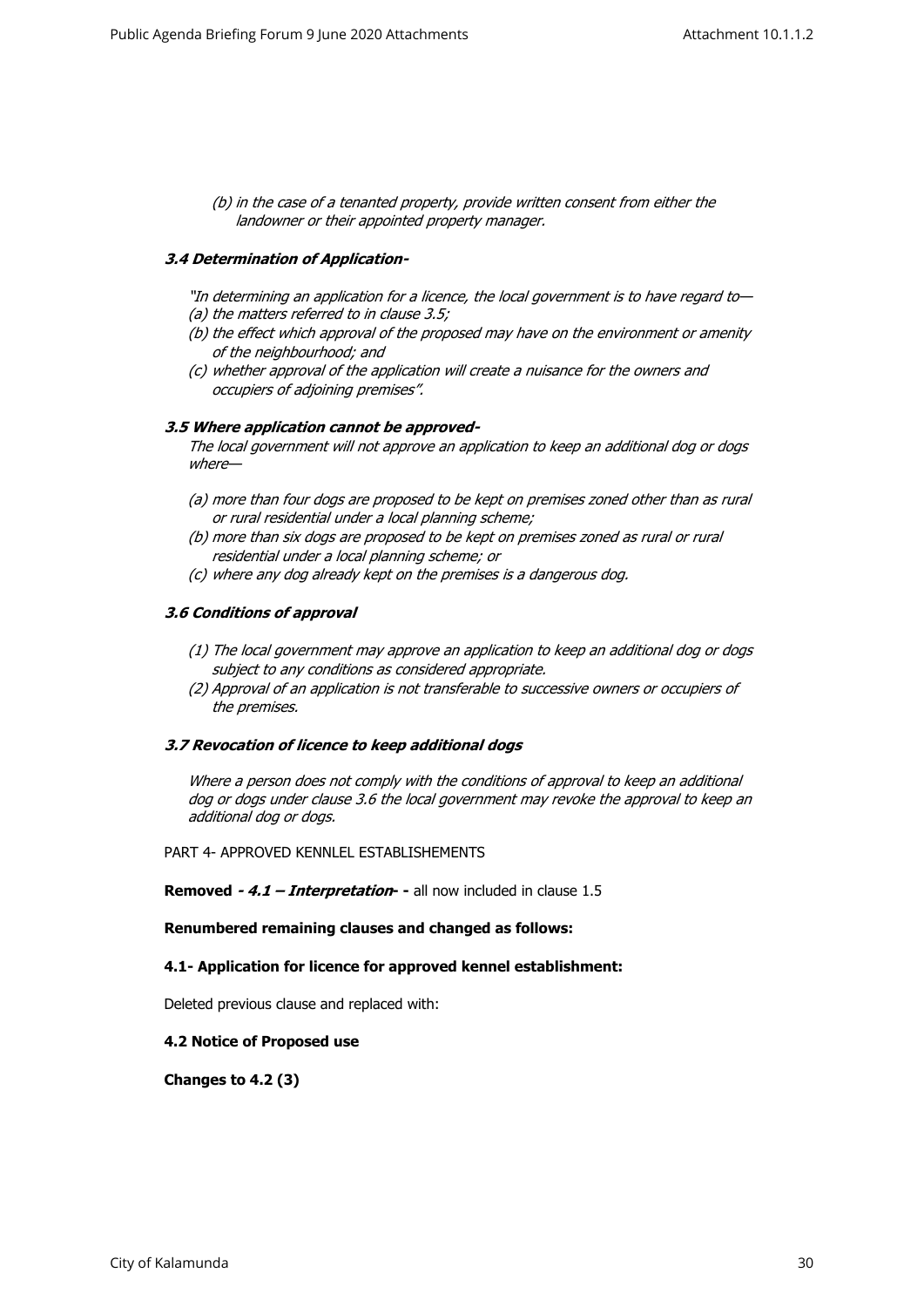# **Deleted:**

*Where – (a) the notices given under subclause (1) do not clearly identify the premises; or* 

*(b) a notice given under subclause (1)(a) is of a size or in a location in the newspaper which, in the opinion of the local government, would fail to serve the purpose of notifying persons of the proposed use of the premises,* 

*then the local government may refuse to determine the application for a licence until the notices or notice, as the case may be, is given in accordance with its directions.* 

# **Replaced with**

*"The local government may refuse to determine the application for a licence until the notice or notices, as the case may be, is given in accordance with its directions where—*

- *(a) a notice given under subclause (1) does not clearly identify the premises; or*
- *(b) a notice given under subclause (1)(a) is of a size or in a location in the newspaper which, in the opinion of the local government, would fail to serve the purpose of notifying persons of the proposed use of the premises".*

# **4.3 Exemption from the notice requirements**

#### **Deleted:**

*Where an application for a licence is made in respect of premises on which an approved kennel establishment is either a –* 

*(a) permitted use; or* 

*(b) use which the local government may approve subject to compliance with specified notice requirements, under a local planning scheme, then the requirements of clauses 4.2(b), 4.3 and 4.5(a) do not apply in respect of the application for a licence.* 

# **Replaced with:**

*The requirements of clauses 4.2 and 4.4(a) and Schedule 1 clause 5(c) do not apply in respect of the application for a licence where under a local planning scheme an application for a licence is made in respect of premises on which an approved kennel establishment is either a—*

- *(a) permitted use; or*
- *(b) use which the local government may approve subject to compliance with specified notice requirements.*

# **4.4 When application can be determined-**

#### **Changes to (b) and (c)- Section changes now read**

- *(a) "the applicant submits proof that the notices referred to in clause 4.2(1) have been given in accordance with that clause; and*
- *(b) the local government has considered any written submissions received within the time specified in clause 4.2(2)(a) on the proposed use of the premises.*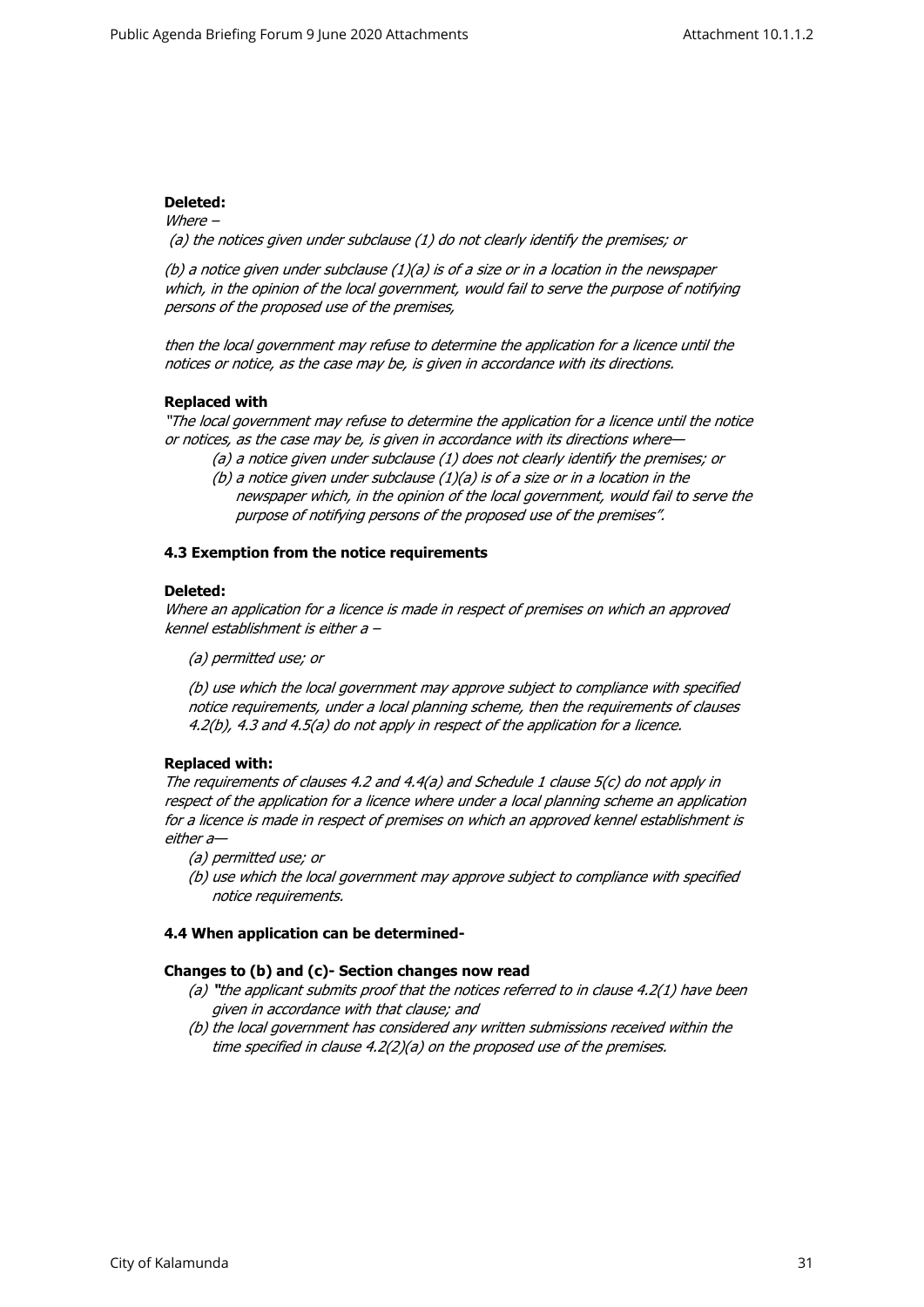# **4.5 Determination of application**

(a) the matters referred to in clause 4.7; changed to 4.6

(b) any written submissions received within the time specified in clause 4.3(2)(a) on the proposed use of the premises; **changed to** 4.2 (2) (a)

# **4.12 Transfer**

# **Deleted:**

*(1) An application for the transfer of a valid licence from the licensee to another person must be –*

 *(a) made in the form determined by the local government.*

 *(b) made by the transferee;* 

*(c) made with the written consent of the licensee; and* 

*(d) lodged with the local government together with –* 

*(i) written evidence that a person will reside at or within reasonably close proximity to the premises the subject of the licence; and*

*(ii) the fee for the application for the transfer of a licence referred to in clause 4.10(3).* 

*(2) The local government is not to determine an application for the transfer of a valid licence until the transferee has complied with subclause (1).* 

*(3) The local government may approve, whether or not subject to such conditions as it considers appropriate or refuse to approve an application for the transfer of a valid licence.* 

*(4) Where the local government approves an application for the transfer of a valid licence, then on the date of approval, unless otherwise specified in the notice issued under clause 4.15(b), the transferee becomes the licensee of the licence for the purposes of this local law.*

# **Replaced with:**

- (1) An written application for the transfer of a valid licence from the licensee to another person must be—
	- (a) made by the transferee;
	- (b) made with the written consent of the licensee; and
	- (c) lodged with the local government together with—
		- (i) written evidence that a person will reside at or within reasonably close proximity to the premises the subject of the licence;
		- (ii) the set fee for the application for the transfer of a licence referred to in clause 4.8(3); and
		- (iii) any other relevant information required. any other relevant information required.
- (2) The local government is not to determine an application for the transfer of a valid licence until the transferee has complied with subclause (1).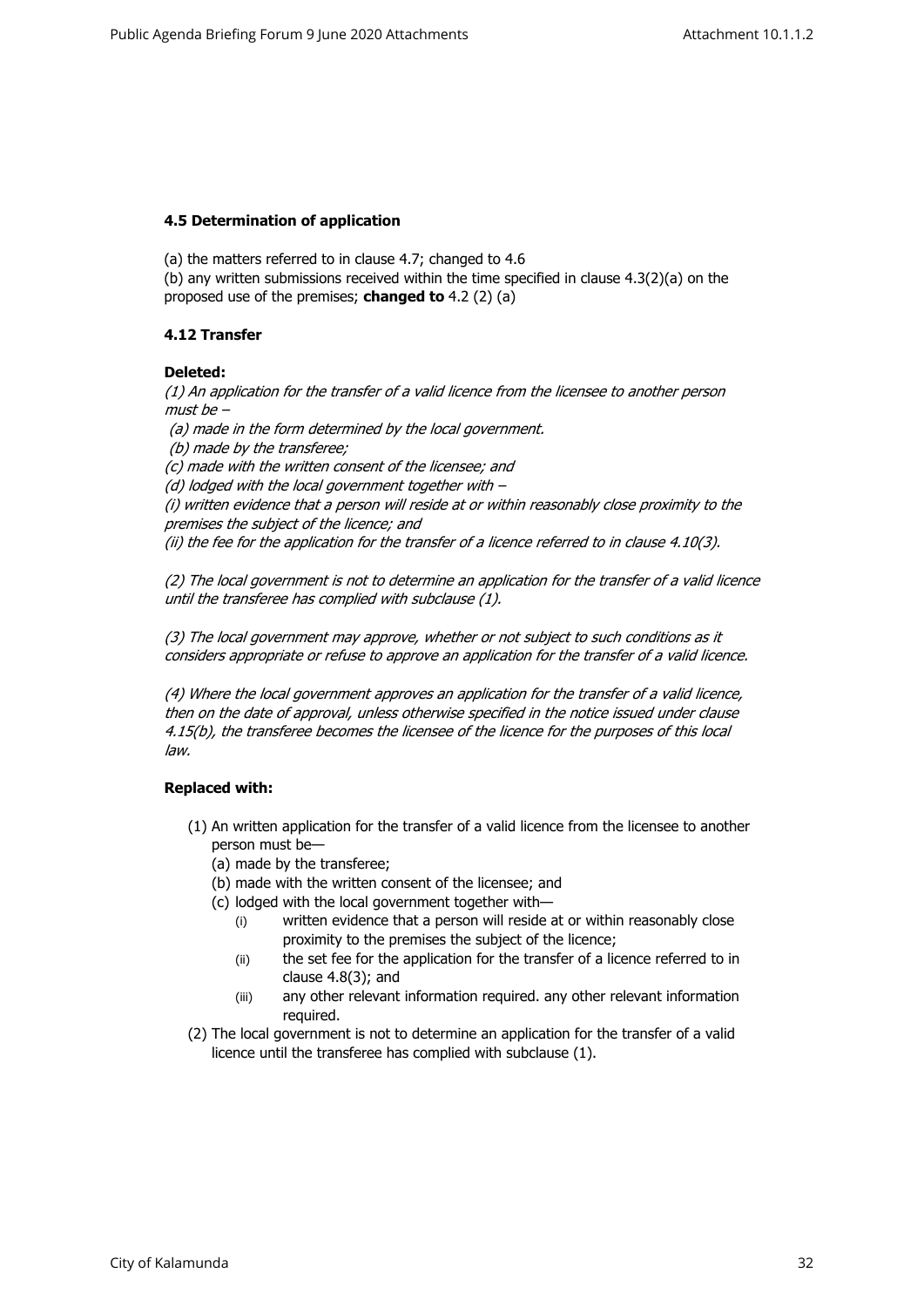- (3) The local government may approve, whether or not subject to such conditions as it considers appropriate, or refuse to approve an application for the transfer of a valid licence.
- (4) Where the local government approves an application for the transfer of a valid licence, then on the date of approval, unless otherwise specified in the notice issued under clause 4.13(b), the transferee becomes the licensee of the licence for the purposes of this local law.

# **Added:**

# *4.14 Objections and appeals*

- *(1) The provisions of Division 1 of Part 9 of the Local Government Act 1995 and regulation 33 of the Local Government (Functions and General) Regulations 1996*  apply to a decision where the local government makes a decision as to whether it *will—*
	- *(a) grant an application for a licence;*
	- *(b) vary or cancel a licence;*
	- *(c) impose or amend a condition to which a licence is subject; or*
	- *(d) transfer of a licence.*
- *(2) Under these provisions, an affected person may have the right to object to, or to appeal against, a decision of the local government.*

# **Part 5- DOGS IN PUBLIC PLACES**

#### **Deleted current clauses 5.1 and 5.2 and replaced with:**

# *5.1 Places where dogs are prohibited absolutely- Removed all prohibited places, replaced with*

 *"Designation of places where dogs are prohibited absolutely is dealt with in the Act".* 

*5.2 Places which are dog exercise areas- removed all exercise areas and replaced with "Designation of places which are dog exercise areas is dealt with in the Act".* 

#### **Part 6- MISCELLANEOUS**

#### **6.1** *Offence to excrete* **changed to "***Fees and Charges"* **added in**

"Set fees and charges are to be imposed and determined by the local government under sections 6.16 to 6.19 of the *Local Government Act 1995*".

#### **6.2 changed to** *Offence to excrete* **added in**

*6.2 (4) - Notwithstanding clause 7.2, the maximum penalty for an offence under subclause (1) is \$1000.*

### **Part 7- Enforcement**

#### **7.1** *Interpretation* **removed and replaced with**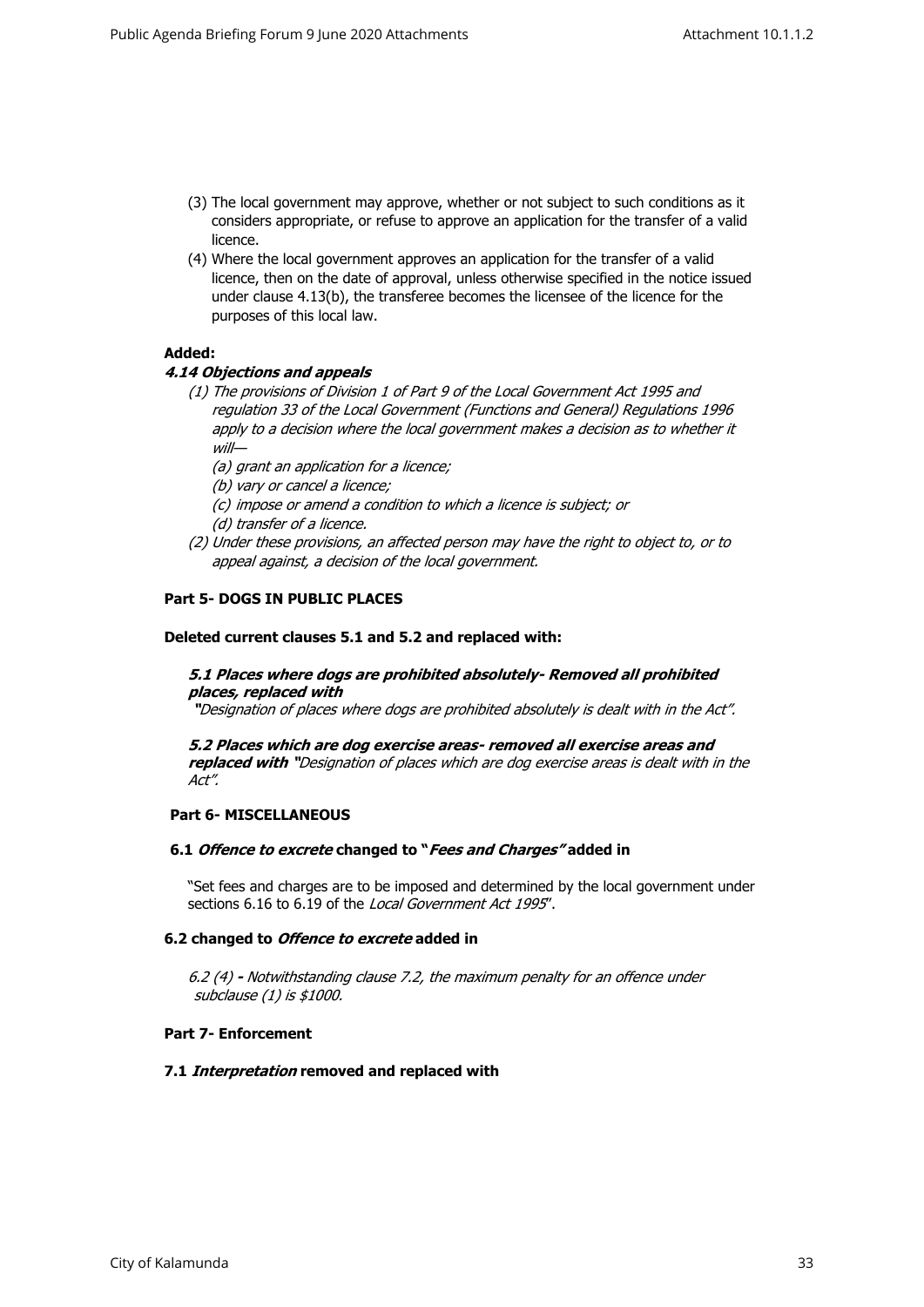# *7.1 Offences-*

*A person who fails to do anything required or directed to be done under this local law, or who does anything which under this local law that person is prohibited from doing, commits an offence.*

# **7.2** *Modified penalties* **changed to** *General penalty* **added in**

*"A person who commits an offence under this local law is liable, on conviction, to a penalty not exceeding \$5,000 and if the offence is of a continuing nature, to an additional penalty not exceeding \$100 for each day or part of the day during which the offence has continued".*

#### **7.3** *Issue of infringement notice* **changed to** *Modified penalties*

# *7.2 2(b)- Removed*

# **7.4 Failure to Pay Modified Penalty changed to** *7.5*

# **7.4 Changed to** *Issue of Infringement Notice***.**

*Where an authorised person has reason to believe that a person has committed an offence in respect of which a modified penalty may be imposed, he or she may issue to that person a notice in the form of Form 2 of Schedule 1 of the Local Government (Functions and General) Regulations 1996"*

### **7.5 Payment of Modified penalty changed to** *7.6*

#### **7.5** *now* **Failure to pay modified penalty- changed to**

*"Where a person who has received an infringement notice fails to pay the modified penalty within the time specified in the notice, or within such further time as may in any particular case be allowed by an authorised person, he or she is deemed to have declined to have the offence dealt with by way of a modified penalty".*

### **7.6 withdrawal of infringement notice changed to 7.7**

#### **7.6 now Payment of modified penalty**

#### **7.7 withdrawal of infringement notice now stating**

- *(1) Whether or not the modified penalty has been paid, an authorised person may withdraw an infringement notice by sending a notice in the form of Form 3 of Schedule 1 of the Local Government (Functions and General) Regulations 1996.*
- *(2) A person authorised to issue an infringement notice under clause 7.4 cannot sign or send a notice of withdrawal.*

#### **7.7** *Service* **now** *7.8 Service of Notices*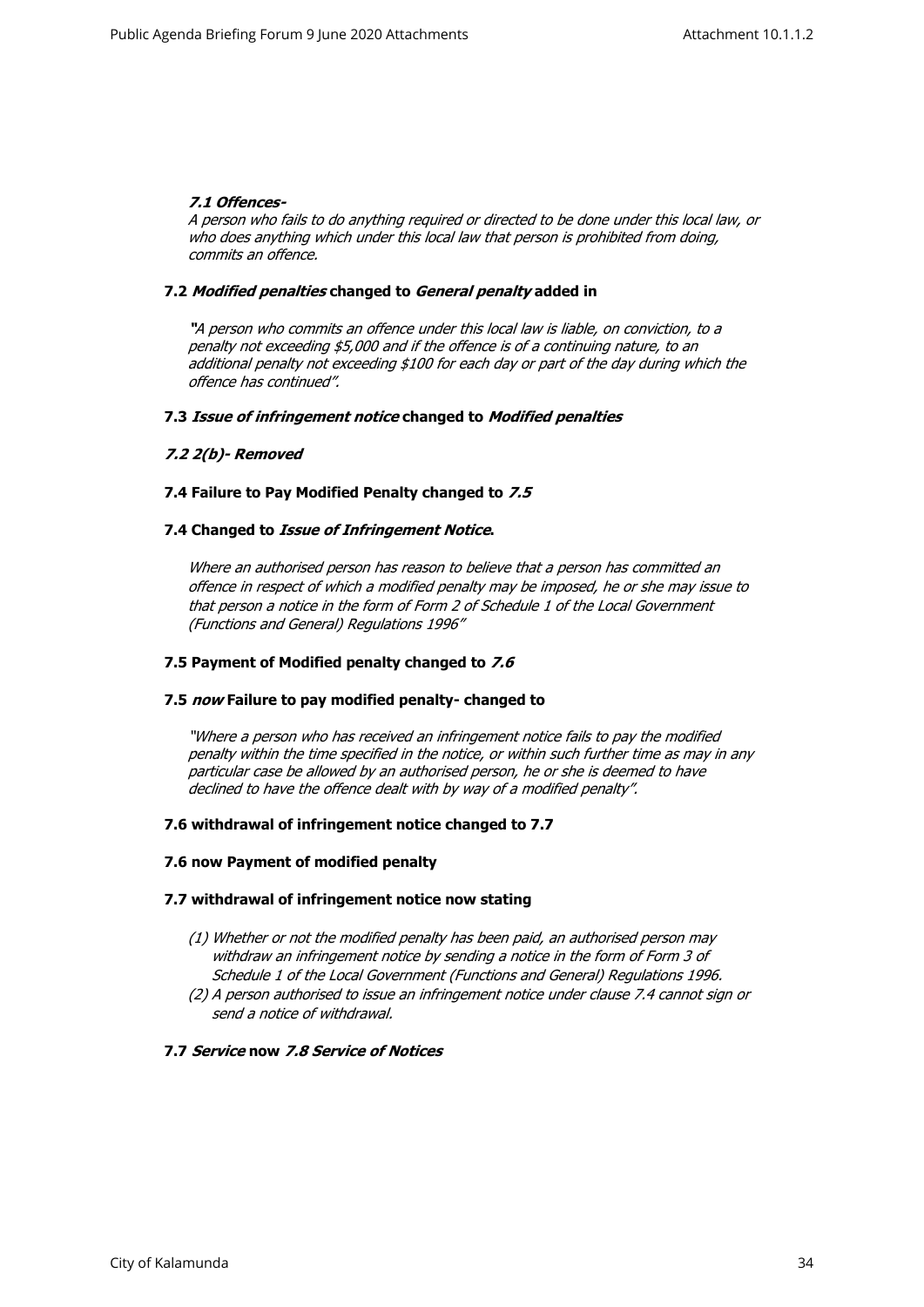# **SCHEDULE 3**

Title changed from *Offences* to *Prescribed Offences*

# **Deleted Existing table:**

| <b>Offence</b> | <b>Nature of</b><br>offence                                                                                                         | Modified<br><b>Penalty</b> | <b>Dangerous or</b><br>Restricted<br><b>Breed Dog</b><br>Modified<br><b>Penalty</b> |
|----------------|-------------------------------------------------------------------------------------------------------------------------------------|----------------------------|-------------------------------------------------------------------------------------|
| 2.4(a)         | <b>Attempting to</b><br>or causing the<br>unauthorised<br>release of a<br>dog from a<br>pound                                       | 200                        | 400                                                                                 |
| 2.4(b)         | <b>Interfering</b><br>with any<br>pound or<br>vehicle used<br>for the<br>purpose of<br>catching,<br>holding or<br>conveying<br>dogs | 200                        |                                                                                     |
| 3.1            | <b>Failing to</b><br>provide means<br>for effectively<br>confining a<br>dog                                                         | 100                        | 200                                                                                 |
| 5.1(2)         | Dog in place<br>which is<br>prohibited<br>absolutely                                                                                | 200                        | 400                                                                                 |
| 6.1(2)         | <b>Dog excreting</b><br>in prohibited<br>place                                                                                      | 40                         |                                                                                     |